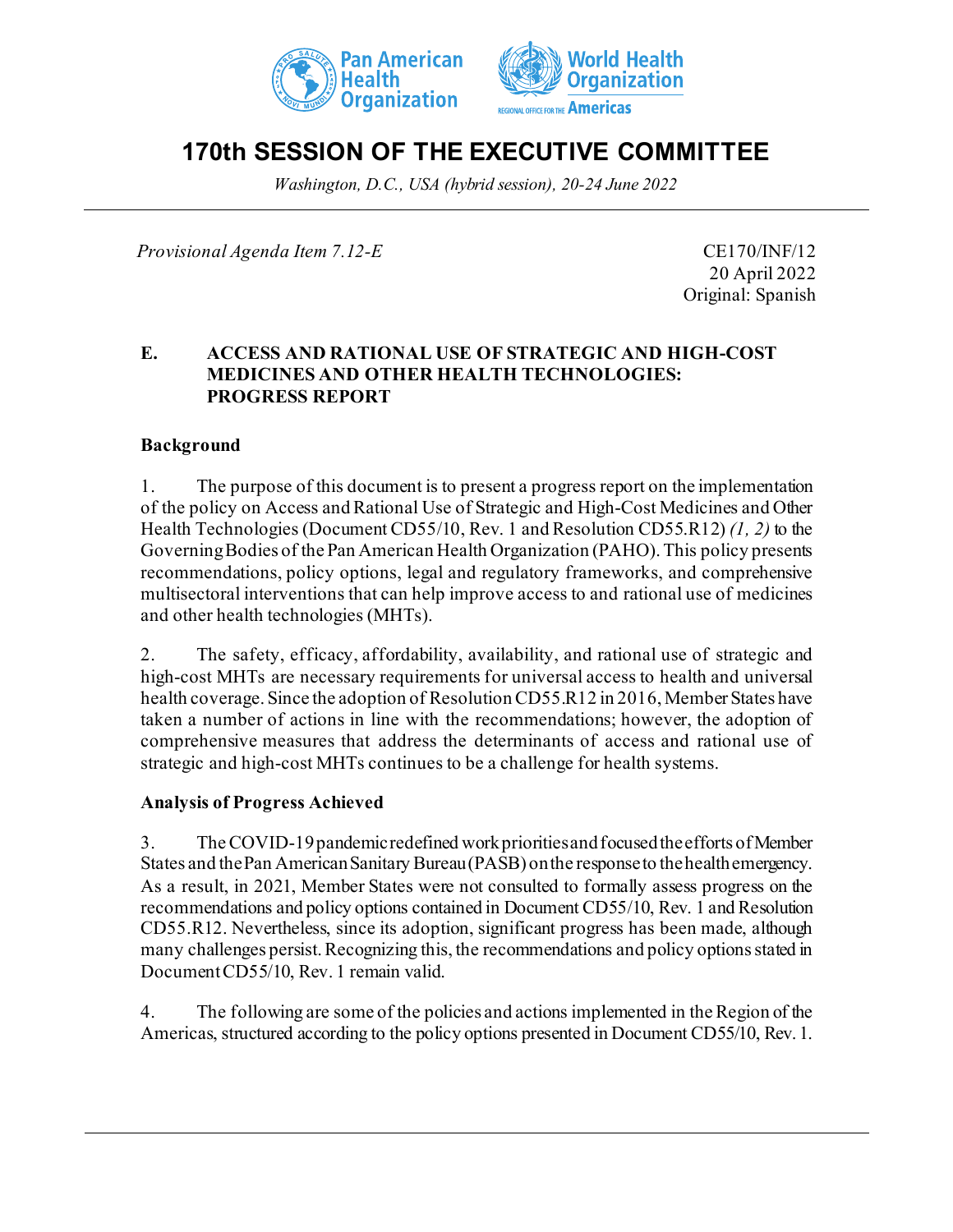## *Policy option A: Comprehensive national health and pharmaceutical and other health technology policies*

5. Member States have promoted dialogue and information exchange at the regional and subregional levels. Some Member States adopted or updated their policies according to their national context, updated their national lists of essential medicines, and fostered collaboration between the health sector and the judicialsector *(3-6)*. Member States also made progress in strengthening national regulatory systems, seeking to meet the needs of the health system through continuous improvements.

6. Document CD58/INF/14(E) on Strengthening National Regulatory Authorities for Medicines and Biologicals (2020) *(7)* presented some of the progress made on this issue over the past decade. These include strengthening initiatives at the national, subregional, and regional levels, and the creation of regulatory convergence networks, as well as platforms for discussion and exchange on the challenges associated with the regulation and oversight of other health technologies not covered by previous mandates. Countries also worked to expand access to MHTs through increased use of centralized national, subregional, and regional negotiation and procurement processes, such as PAHO's Regional Revolving Fund for Strategic Public Health Supplies (the Strategic Fund) and the Revolving Fund for Access to Vaccines (the Revolving Fund) *(8-10)*.

7. In 2021, recognizing the importance of regional production as a strategic element to meet health needs, especially in emergency situations, Member States adopted Resolution CD59.R3 on Increasing Production Capacity for Essential Medicines and Health Technologies, which promotes a multisectoral and comprehensive approach aimed at improving access *(11)*.

# *Policy option B: Strategies that improve transparency and knowledge for decision making*

8. Improving transparency in markets continues to be a major challenge in the Region of the Americas and around the world, particularly in relation to the transparency of costs along the supply chain and the impact on the final price of MHTs. Member States have made progress in publishing national databases with the sales prices of medicines, and they continue to work on options for exchanging information on public procurement prices at the subregional level.

9. Through the Regional Initiative for the Exchange of Information on Prices, Coverage and Economic Regulation of Health Technologies, 11 Member States have promoted transparency and the exchange of information and experiences in collaboration with PASB *(12)*. Member States have also made progress in using health technology assessments (HTAs) for decision-making and have actively participated in the Health Technology Assessment Network of the Americas (known as RedETSA). They have also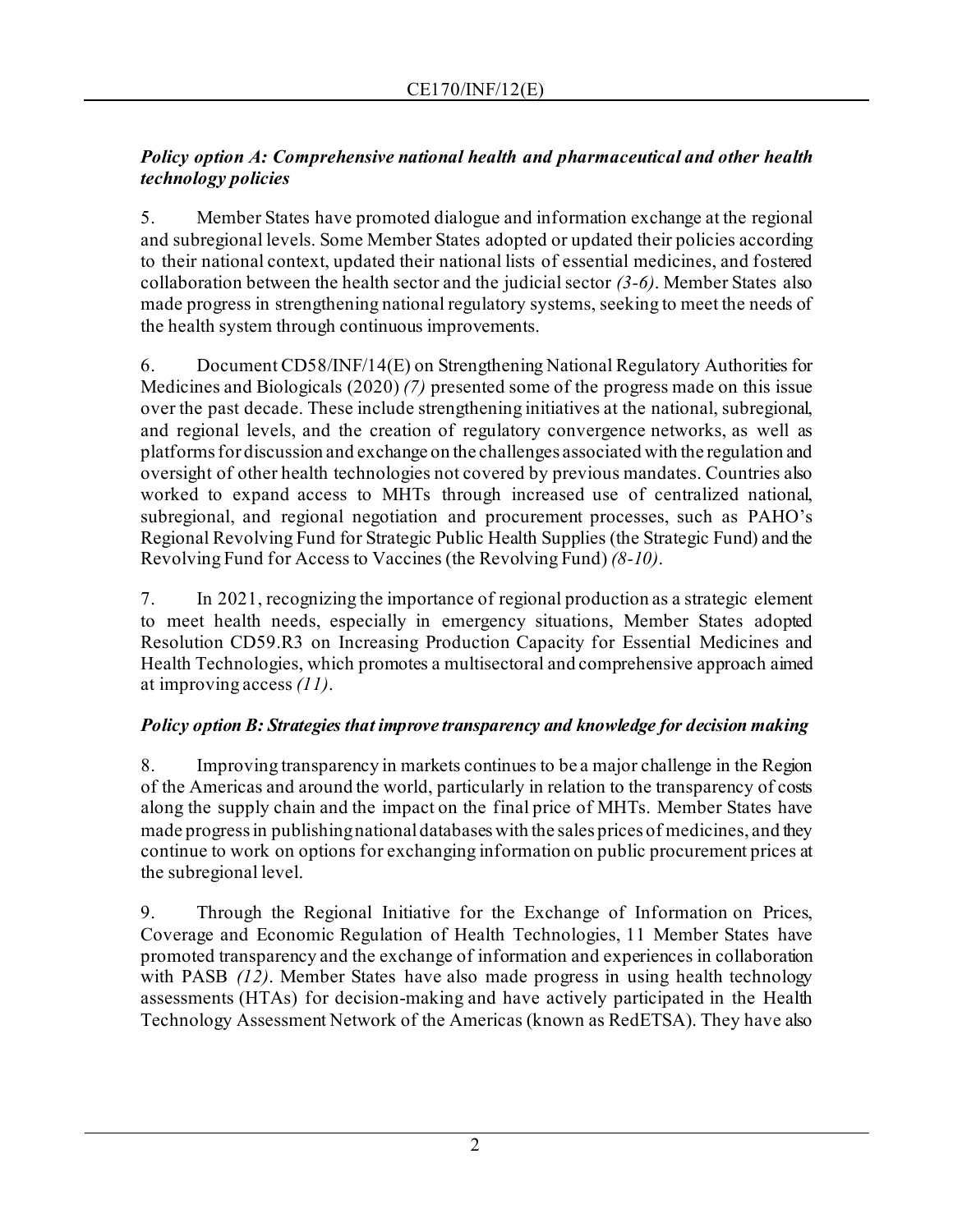progressively advanced in the exchange of HTA reports through the Regional Database of HTA Reports of the Americas (known as BRISA). [1](#page-2-0)

10. In an annex module of the Regional Platform on Access and Innovation for Health Technologies (known as PRAIS), 14 Member States have provided information on their national lists of essential medicines, the World Health Organization (WHO) Model List of Essential Medicines, the PAHO Strategic Fund list of medicines, and lists of medical devices. Currently, they are adding evidence briefs *(13)*.

## *Policy option C: Strategies that improve pricing outcomes and efficiency*

11. Through the Regional Initiative for the Exchange of Information on Prices, Coverage and Economic Regulation of Health Technologies, Member States have exchanged information, and workshops have been organized to implement policies that promote competition, the use of generic and biosimilar drugs, and pricing policies. Argentina collaborated with WHO and PAHO in organizing the third Fair Pricing Forum (2021) *(14, 15)*.

12. Policies on intellectual property and public health have been implemented in the Region *(16-18)*. Member States have promoted debate and actions on public health and intellectual property issues in international initiatives and forums, and have participated in workshops organized by the World Trade Organization and the Inter-American Development Bank with the support of PAHO/WHO and the World Intellectual Property Organization.

13. In May 2020, the government of Costa Rica and WHO launched the COVID-19 Technology Access Pool initiative, issuing a call for WHO Member States and other stakeholders to join and support the initiative in solidarity *(19)*.

#### *Policy option D: Strategies that promote the rational use of medicines and other health technologies*

14. Some Member States, with the support of PASB, developed a working proposal with an integrated approach to the assessment, selection, incorporation, prescription, dispensing, and monitoring of the use of MHTs. Member States have continued to update their procedures for assessing and selecting MHTs, and for exchanging information and proposals for their rational use through the Network of Pharmacotherapeutic Committees and RedETSA. Also, a pilot study has been prepared and published to evaluate indicators of rational use of medicines in health services, which will serve as a monitoring tool for the countries of the Region. However, it remains a challenge to reach the level of priority

<span id="page-2-0"></span><sup>1</sup> Additional information on progress made in the assessment and incorporation of health technologies into health systems can be found in the document Health Technologies Assessment and Incorporation into Health Systems: Final Report (Document CE170/INF/11).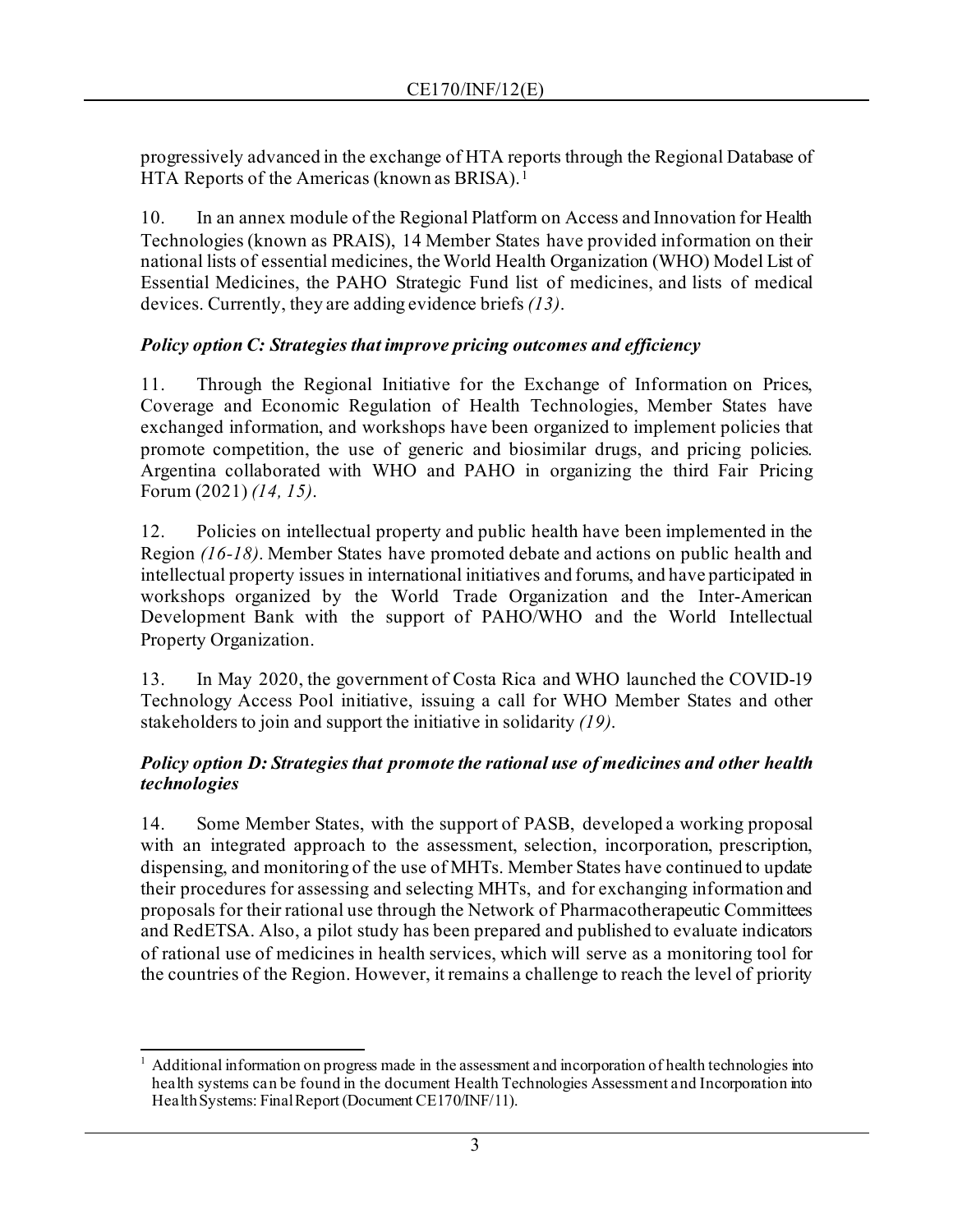and integration required so that policies and strategies promoting cost-effective and evidence-based use of MHTs can produce tangible results.[2](#page-3-0)

15. Some Member States have made progress with operational measures to oversee the dispensing of prescription antimicrobials, an effort that should be extended to other countries in the Region. In relation to the dispensing of medications and the integration of primary-health-care-based pharmaceutical services into health systems, national groups have been formed on this issue, with work plans in 14 Member States. Health authorities and experts addressed the functions of these services in the Charter of Brasilia, and proposed indicators for their evaluation through pilot testing in Brazil and Peru.

16. The Pan American Pharmaceutical Education Network, in which 23 Member States participate, is updating a proposal for a basic plan to address interprofessional work. Periodic information on evaluation, guidelines, and rational use has also been collected every five years.

## **Lessons Learned**

17. Access to strategic, high-cost MHTs continues to be a challenge for health systems. Since the adoption of Resolution CD55.R12, Member States have made significant efforts and adopted a variety of policies andactions according to their national context. Regardless of the particular characteristics of the policies and actions adopted, comprehensiveness, multisectoral coordination, and international collaboration remain essential elements in ensuring their effectiveness.

#### **Action Needed to Improve the Situation**

18. Improving access to strategic and high-cost MHTs requires ongoing monitoring, evaluation, sustainability, and adaptation of multisectoral policies and actions, consistent with evolving innovation, changing health needs, and market dynamics. Strengthening cooperation between countries is essential in order to find common solutions to consolidate actions such as joint procurement and negotiations, and to undertake other actions aimed at improving the position of Member States in the MHTs market.

19. The COVID-19 pandemic redefined work priorities and focused the efforts of Member States and PASB on the response to the health emergency. For this reason, in 2021, progress was not assessed in accordance with Annex B of Document CD55/10, Rev. 1. Considering this, it is proposed to assess progress in 2023 and submit a report to the Executive Committee in 2024. The mandates and recommendations of Resolution CD55.R12 remain in force; it is therefore recommended to continue implementing them in coordination with other related current mandates for increasing the

<span id="page-3-0"></span><sup>&</sup>lt;sup>2</sup> An example of this was the use of COVID-19 treatments that lacked proven efficacy and were even harmful to health in some countries of the Region.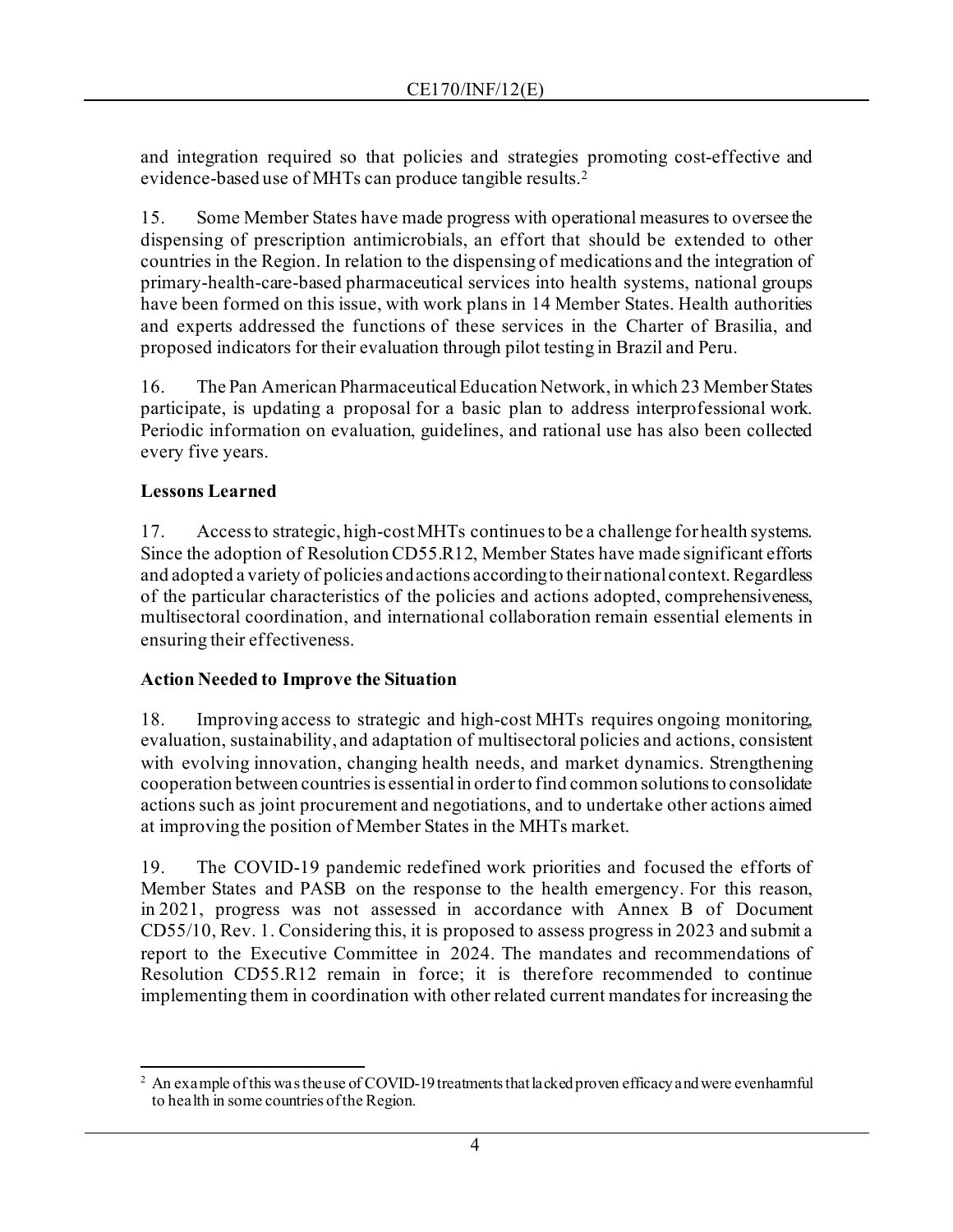production capacity of MHTs and strengthening regulatory systems, and for the evaluation, incorporation, and rational use of MHTs, among others.

#### **Action by the Executive Committee**

20. The Executive Committee is invited to take note of this report and provide any comments it deems pertinent.

## **References**

- 1. Pan American Health Organization. Access and Rational Use of Strategic and High-cost Medicines and Other Health Technologies [Internet]. 55th Directing Council, 68th session of the Regional Committee of WHO for the Americas; 26-30 September 2016; Washington, DC. Washington, DC: PAHO; 2016 (Document CD55/10, Rev. 1) [cited 2022 Feb 10]. Available from: <https://www.paho.org/hq/dmdocuments/2016/CD55-10-e.pdf>.
- 2. Pan American Health Organization. Access and Rational Use of Strategic and High-cost Medicines and Other Health Technologies [Internet]. 55th Directing Council, 68th session of the Regional Committee of WHO for the Americas; 26-30 September 2016; Washington, DC. Washington, DC: PAHO; 2016 (Resolution CD55.R12) [cited 2022 Feb 10]. Available from: <https://www.paho.org/hq/dmdocuments/2016/CD55-R12-e.pdf>.
- 3. World Health Organization. WHO Global Essential Medicines Lists dashboard [Internet] [cited 2022 Feb 11]. Available from: [https://www.who.int/groups/expert-committee-on-selection-and-use-of-essential](https://www.who.int/groups/expert-committee-on-selection-and-use-of-essential-medicines/essential-medicines-lists)[medicines/essential-medicines-lists](https://www.who.int/groups/expert-committee-on-selection-and-use-of-essential-medicines/essential-medicines-lists).
- 4. Ministry of Health of the Republic of Argentina [Internet]. Salud participó de la reunión de la Comisión Intergubernamental de Políticas de Medicamentos [cited 2022 Feb 11]. Available from: [https://www.argentina.gob.ar/noticias/salud-participo-de-la-reunion-de-la-comision](https://www.argentina.gob.ar/noticias/salud-participo-de-la-reunion-de-la-comision-intergubernamental-de-politicas-de)[intergubernamental-de-politicas-de](https://www.argentina.gob.ar/noticias/salud-participo-de-la-reunion-de-la-comision-intergubernamental-de-politicas-de).
- 5. Pan American Health Organization. Judicialización de los medicamentos de alto precio en Uruguay – Conversatorio Interinstitucional [Internet] [cited 2022 Feb 11]. Available from: [https://www.paho.org/es/documentos/judicializacion-medicamentos-alto-precio-uruguay](https://www.paho.org/es/documentos/judicializacion-medicamentos-alto-precio-uruguay-conversatorio-interinstitucional)[conversatorio-interinstitucional](https://www.paho.org/es/documentos/judicializacion-medicamentos-alto-precio-uruguay-conversatorio-interinstitucional).
- 6. Ministry of Health of Paraguay [Internet]. Precautelar acceso equitativo de la salud de todas las personas [cited 2022 Feb 11]. Available from: [https://www.mspbs.gov.py/portal/19268/precautelar-acceso-equitativo-de-la-salud-de](https://www.mspbs.gov.py/portal/19268/precautelar-acceso-equitativo-de-la-salud-de-todas-las-personas.html)[todas-las-personas.html](https://www.mspbs.gov.py/portal/19268/precautelar-acceso-equitativo-de-la-salud-de-todas-las-personas.html).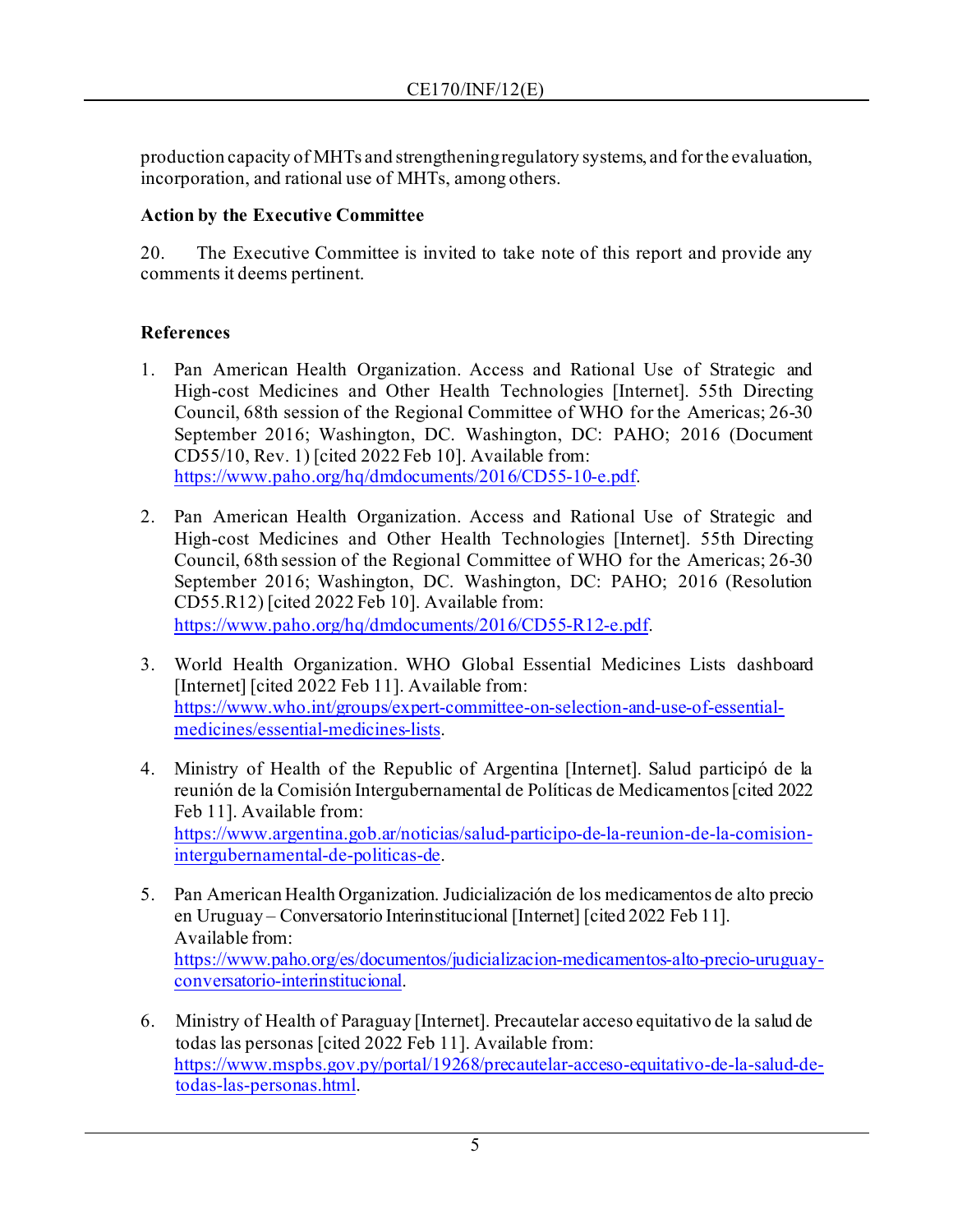- 7. Pan American Health Organization. Strengthening National Regulatory Authorities for Medicines and Biologicals: Progress Report [Internet]. 58th Directing Council, 72nd session of the Regional Committee of WHO for the Americas. Virtual session, 28-29 September 2020; Washington, DC. Washington, DC: PAHO; 2020 [Document CD58/INF/14(E)] [cited 2022 Feb 11]. Available from: [https://www.paho.org/en/documents/cd58inf14-progress-reports-technical-matters](https://www.paho.org/en/documents/cd58inf14-progress-reports-technical-matters-strengthening-national-regulatory)[strengthening-national-regulatory](https://www.paho.org/en/documents/cd58inf14-progress-reports-technical-matters-strengthening-national-regulatory).
- 8. Executive Secretariat of the Council of Ministers of Health of Central America and the Dominican Republic [Internet]. Negociación conjunta COMISCA [cited 2022 Feb 11]. Available from[: https://www.sica.int/comisca/n\\_conjunta.aspx](https://www.sica.int/comisca/n_conjunta.aspx).
- 9. Southern Common Market [Internet]. Países del Mercosur se unen para adquirir medicamentos de alto costo [cited 2022 Feb 11]. Available from: [https://www.mercosur.int/paises-del-mercosur-se-unen-para-adquirir-medicamentos](https://www.mercosur.int/paises-del-mercosur-se-unen-para-adquirir-medicamentos-de-alto-costo/)[de-alto-costo/](https://www.mercosur.int/paises-del-mercosur-se-unen-para-adquirir-medicamentos-de-alto-costo/).
- 10. Preston, C. et al. [Internet]. Pharmaceutical procurement among public sector procurers in CARICOM. Rev. Panam. Salud Pública 45, 2021 [cited 2022 Feb 11]. Available from: <https://iris.paho.org/handle/10665.2/53910>.
- 11. Pan American Health Organization. Increasing Production Capacity for Essential Medicines and Health Technologies [Internet]. 59th Directing Council, 73rd session of the Regional Committee of WHO for the Americas. Virtual session, 20-24 September 2021; Washington, DC. Washington, DC: PAHO; 2021 (Resolution CD59.R3) [cited 2022 Feb 11]. Available from: [https://www.paho.org/en/documents/cd59r3-increasing-production-capacity-essential](https://www.paho.org/en/documents/cd59r3-increasing-production-capacity-essential-medicines-and-health-technologies)[medicines-and-health-technologies](https://www.paho.org/en/documents/cd59r3-increasing-production-capacity-essential-medicines-and-health-technologies).
- 12. Pan American Health Organization [Internet]. PAHO and ANVISA organize training on medicine pricing policies and regulation [cited 2022 Feb 11]. Available from: [https://www3.paho.org/hq/index.php?option=com\\_content&view=article&id=15378:](https://www3.paho.org/hq/index.php?option=com_content&view=article&id=15378:paho-and-anvisa-organize-training-on-medicine-pricing-policies-and-regulation&Itemid=39594&lang=en) [paho-and-anvisa-organize-training-on-medicine-pricing-policies-and](https://www3.paho.org/hq/index.php?option=com_content&view=article&id=15378:paho-and-anvisa-organize-training-on-medicine-pricing-policies-and-regulation&Itemid=39594&lang=en)[regulation&Itemid=39594&lang=en](https://www3.paho.org/hq/index.php?option=com_content&view=article&id=15378:paho-and-anvisa-organize-training-on-medicine-pricing-policies-and-regulation&Itemid=39594&lang=en).
- 13. Pan American Health Organization [Internet]. Annotated Medicine and Device Lists, PAHO [cited 2022 Feb 16]. Available from: <https://medlistapp.paho.org/en/list/compare>.
- 14. World Health Organization [Internet]. Fair Pricing Forum 2021 [cited 2022 Feb 11]. Available from: [https://www.who.int/news-room/events/detail/2021/04/13/default-calendar/fair-pricing](https://www.who.int/news-room/events/detail/2021/04/13/default-calendar/fair-pricing-forum-2021)[forum-2021](https://www.who.int/news-room/events/detail/2021/04/13/default-calendar/fair-pricing-forum-2021).